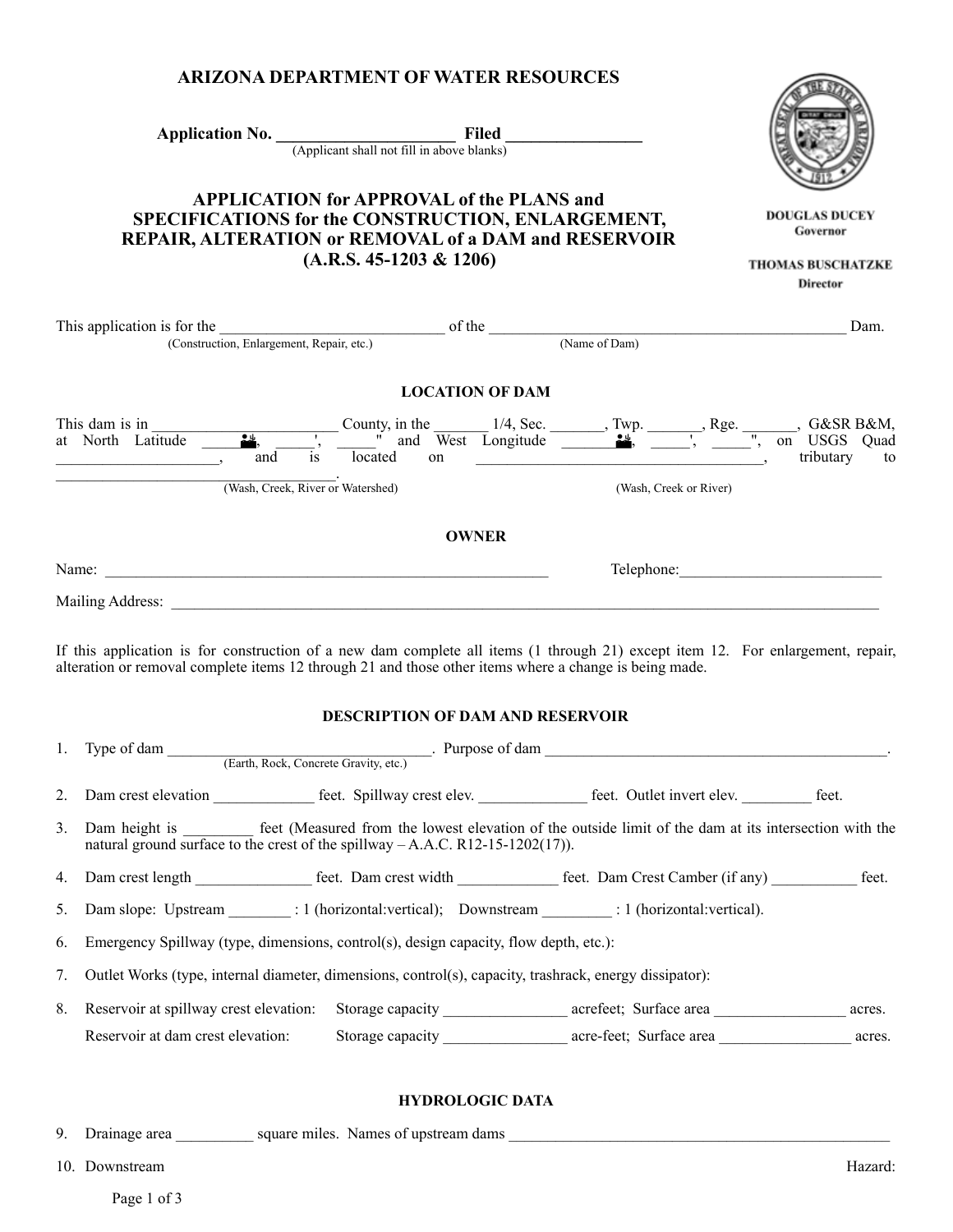$\mathcal{L}_\mathcal{L} = \{ \mathcal{L}_\mathcal{L} = \{ \mathcal{L}_\mathcal{L} = \{ \mathcal{L}_\mathcal{L} = \{ \mathcal{L}_\mathcal{L} = \{ \mathcal{L}_\mathcal{L} = \{ \mathcal{L}_\mathcal{L} = \{ \mathcal{L}_\mathcal{L} = \{ \mathcal{L}_\mathcal{L} = \{ \mathcal{L}_\mathcal{L} = \{ \mathcal{L}_\mathcal{L} = \{ \mathcal{L}_\mathcal{L} = \{ \mathcal{L}_\mathcal{L} = \{ \mathcal{L}_\mathcal{L} = \{ \mathcal{L}_\mathcal{$ (Nearest downstream town, population, distance, other inhabitants or development, and Downstream Hazard Potential Classification per A.A.C. R12-15-1206)

| inches.                                                                                                                                                                                       |  |  |  |  |
|-----------------------------------------------------------------------------------------------------------------------------------------------------------------------------------------------|--|--|--|--|
| (100year, 0.25 PMF, 0.5 PMF, 0.75PMF, PMF)                                                                                                                                                    |  |  |  |  |
|                                                                                                                                                                                               |  |  |  |  |
| <b>GENERAL INFORMATION</b>                                                                                                                                                                    |  |  |  |  |
| 12. Description of Work (enlargement, repair, alteration, etc.):                                                                                                                              |  |  |  |  |
|                                                                                                                                                                                               |  |  |  |  |
| Existing water rights claims/filings associated with water to be stored: Has primary storage permit application been approved?<br>Yes No. If No, please explain:                              |  |  |  |  |
| 14. Other federal, state or local permits (to be) applied for; Give details, include date(s):                                                                                                 |  |  |  |  |
| 15. Describe provisions to divert flood flows during construction; include frequency (years) and flow rate (cfs):                                                                             |  |  |  |  |
| 16. Construction is expected to begin (Month and Year) Estimated completion (Month and Year)                                                                                                  |  |  |  |  |
|                                                                                                                                                                                               |  |  |  |  |
|                                                                                                                                                                                               |  |  |  |  |
| 19. Investigations, design, drawings and specifications prepared by (identify firm and Engineer of Record; attach resume highlighting<br>dam design experience):                              |  |  |  |  |
| 20. Construction Quality Assurance & Quality Control to be performed by (identify firm, Site Engineer, and Engineer of Record;<br>attach resume(s) highlighting dam construction experience): |  |  |  |  |
|                                                                                                                                                                                               |  |  |  |  |
| Telephone:<br>Date:                                                                                                                                                                           |  |  |  |  |
|                                                                                                                                                                                               |  |  |  |  |
| Mailing Address:                                                                                                                                                                              |  |  |  |  |

## **A.R.S. § 41-1030(B), (D), (E) and (F) provide as follows:**

B. An agency shall not base a licensing decision in whole or in part on a licensing requirement or condition that is not specifically authorized by statute, rule or state tribal gaming compact. A general grant of authority in statute does not constitute a basis for imposing a licensing requirement or condition unless a rule is made pursuant to that **general grant of authority that specifically authorizes the requirement or condition.**

D. This section may be enforced in a private civil action and relief may be awarded against the state. The court may award reasonable attorney fees, damages and all fees associated with the license application to a party that **prevails in an action against the state for a violation of this section.**